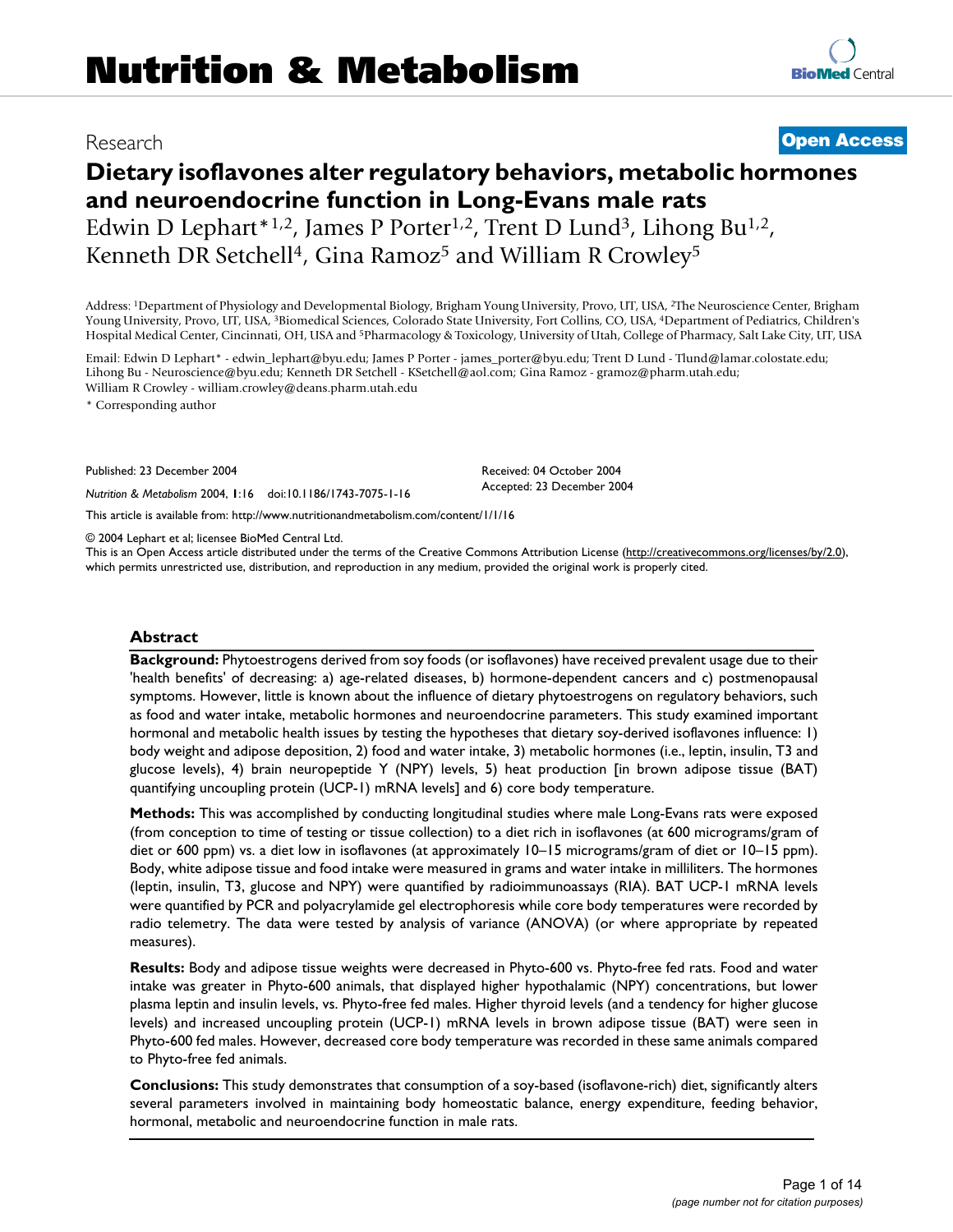# **Background**

Some phytochemicals are considered to be endocrine disrupters that mimic or modulate the physiological effects of steroid hormones, especially that of estrogens [1,2]. Of all estrogenic endocrine disrupters examined thus far, phytoestrogens have been extensively studied [1-6].

Phytoestrogens represent hundreds of molecules possessing non-steroidal, diphenolic structures found in many plants (e.g. fruits, vegetables, legumes, whole-grain and especially soy food products) that have similar chemical and structural properties to those of estrogens [1-4]. There are three main classifications of phytoestrogens: 1) isoflavones (derived principally from soybeans), 2) lignans (found in flaxseed in large quantities) and 3) coumestans (derived from sprouting plants like alfalfa) [2-6].

Of these three main classifications, human consumption of isoflavones has the largest impact due to its availability and variety in food products containing soy. Furthermore, the phytoestrogens principally derived from soy foods have received prevalent usage due to their 'health benefits' of decreasing: a) age-related diseases (cardiovascular & osteoporosis), b) hormone-dependent cancers (e.g. breast & prostate) and c) postmenopausal symptoms [2-6]. However, little is known about the influence of dietary (soy-derived) phytoestrogens on neuroendocrine, hormone and metabolic parameters. In spite of this fact, the Food and Drug Administration (FDA) in the United States in October of 1999 authorized the use of-on food labelsthe health claim that: soy protein can reduce the risk of coronary heart disease by lowering blood cholesterol levels (when included in a diet low in saturated fat and cholesterol) [5].

The purpose of this study was to examine, in a comprehensive manner, important hormonal and metabolic health issues by testing the hypotheses that dietary soyderived phytoestrogens influence: 1) body weight and adipose deposition, 2) food and water intake, 3) metabolic hormones (i.e., leptin, insulin, T3 and glucose levels), 4) brain neuropeptide Y (NPY) levels, 5) heat production [in brown adipose tissue (BAT) quantifying uncoupling protein (UCP-1) mRNA levels] and 6) core body temperature. This was accomplished by conducting longitudinal studies where male Long-Evans rats were exposed (from conception to time of testing or tissue collection) to a diet rich in phytoestrogens vs. a diet low in phytoestrogens.

# **Methods**

# *Animals*

Long-Evans male and female rats [10 per sex at 50 days old] were purchased from Charles River Laboratories (Wilmington, MA, USA) for breeding. These animals were caged individually and housed in the Brigham Young University Bio-Ag vivarium and maintained on an 11-hour dark 13-hour light schedule (lights on 0600–1900). The animals and methods of this study were approved by the institute of animal care and use committee (IACUC) at Brigham Young University (BYU).

# *Treatment-Diets*

Upon arrival all animals were allowed ad libitum access to either a commercially available diet with high phytoestrogen levels (Harlan Teklad Rodent Diet 8604, Madison, WI, USA) containing 600 micrograms of phytoestrogens/ gram of diet [or specifically this diet is high in isoflavones, 600 parts per million or ppm]; referred to hereafter as the Phyto-600 diet, or a custom phytoestrogen-free diet; referred to hereafter as the Phyto-free diet, obtained from Ziegler Bros. (Gardner, PA, USA) and water [7]. In the Phyto-free diet, the phytoestrogen concentrations were below the detectable limits of HPLC analysis [7]. The content and nutrient composition of these diets is described in detail elsewhere [7]. The diets were balanced and matched for equivalent percentage content of protein, carbohydrate, fat, amino acids, vitamins and minerals, etc. [7]. Circulating phytoestrogen serum levels from rats maintained on these diets (lifelong) have been reported previously by our laboratory using GC/MS analysis [7]. The animals were time mated within their respective diets so that the offspring of these pairings would be exposed solely to either the Phyto-600 or Phyto-free diet. Parameters were measured and/or the male rats were sacrificed and blood and tissues collected mainly at 33, 55 or 75 days of age; other ages were tested where indicated. Serum was prepared and stored at -20°C until assayed for metabolic hormones. For this study serum isoflavone levels are shown in Figure [1](#page-2-0) from animals at 75 days of age. Male rats were only examined in this study since the influence of the estrous cycle on several of the measured parameters is unknown.

# *Weight measurements*

Body weights and food intake were measured on a Mettler 1200 balance [in grams  $(g) \pm 1$  g; St. Louis, MO, USA], white and brown adipose tissue and prostate weights were measured on a Sartorious balance [in milligrams  $(mg) \pm 1$ ] mg; Brinkman Inst. Co., Westbury, NY, USA]. Water intake was measured in drinking tubes [in milliliters (ml) ± 1 ml]. White adipose tissue (WAT) was dissected inferior to the kidneys and superior to the testes in the abdominoplevic cavity (representing a majority of intra-abdominal WAT) and then weighed in grams  $\pm$  0.01 g. Brown adipose tissue was dissected from between the scapular blades (inter-scapular region) and weighed in milligrams (mg)  $\pm$ 1 mg.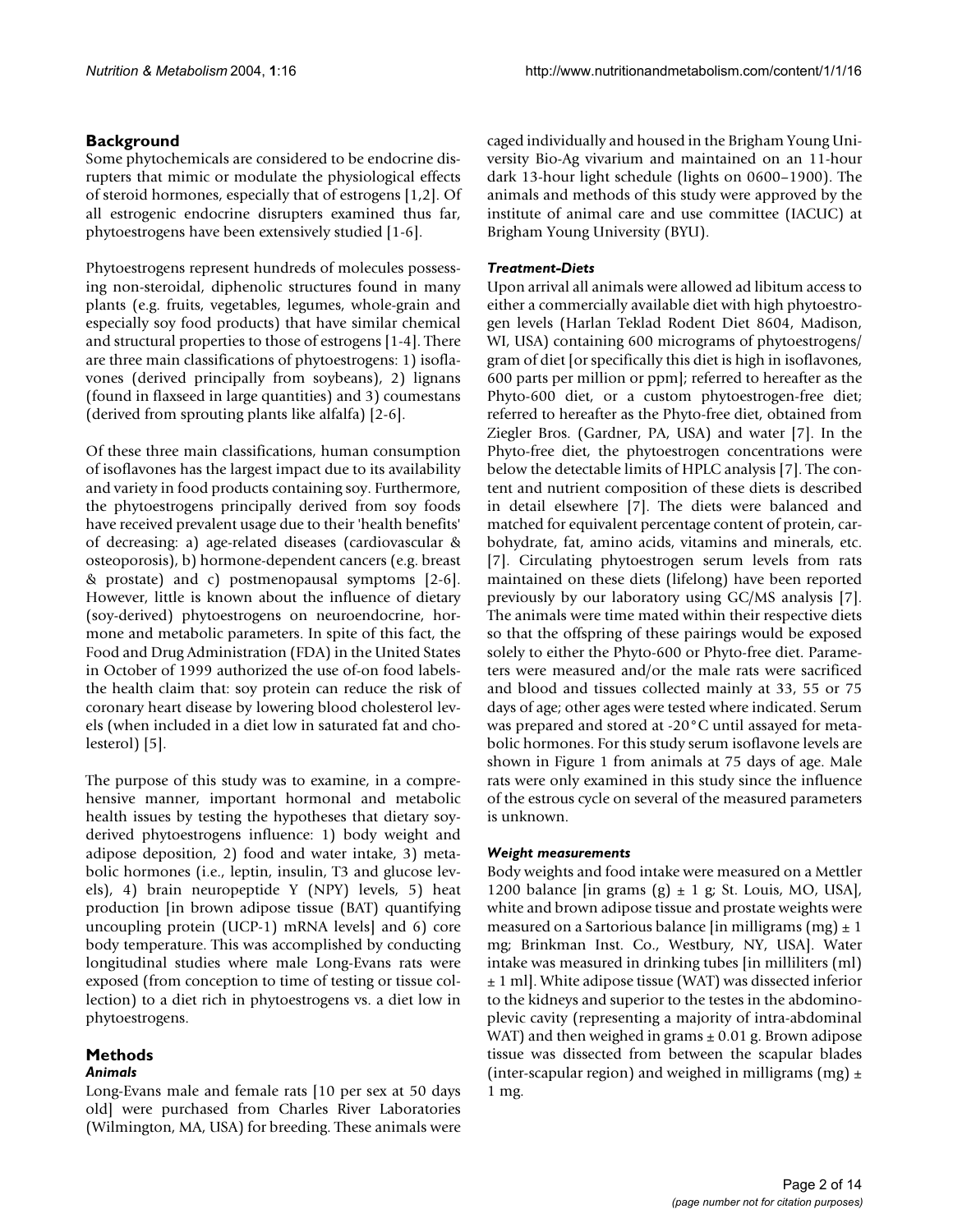<span id="page-2-0"></span>

#### Serum Isoflavone Levels in Phytoestrogen- Age **Figure 1** rich (Phyto-600) vs. Phytoesterogen-low (Phyto-Free) Fed Male Rats at 75-Days of

Serum Isoflavone Levels in Phytoestrogen-rich (Phyto-600) vs. Phytoesterogen-low (Phyto-Free) Fed Male Rats at 75-Days of Age. For each phytoestrogen measured the Phyto-600 animals displayed significantly higher (\*\* p < 0.01) isoflavone levels compared to Phyto-free fed rats. ODMA = O-desmethylangolensin. Equol levels in Phyto-600 animals accounted for approximately 78% of the total phytoestrogen levels.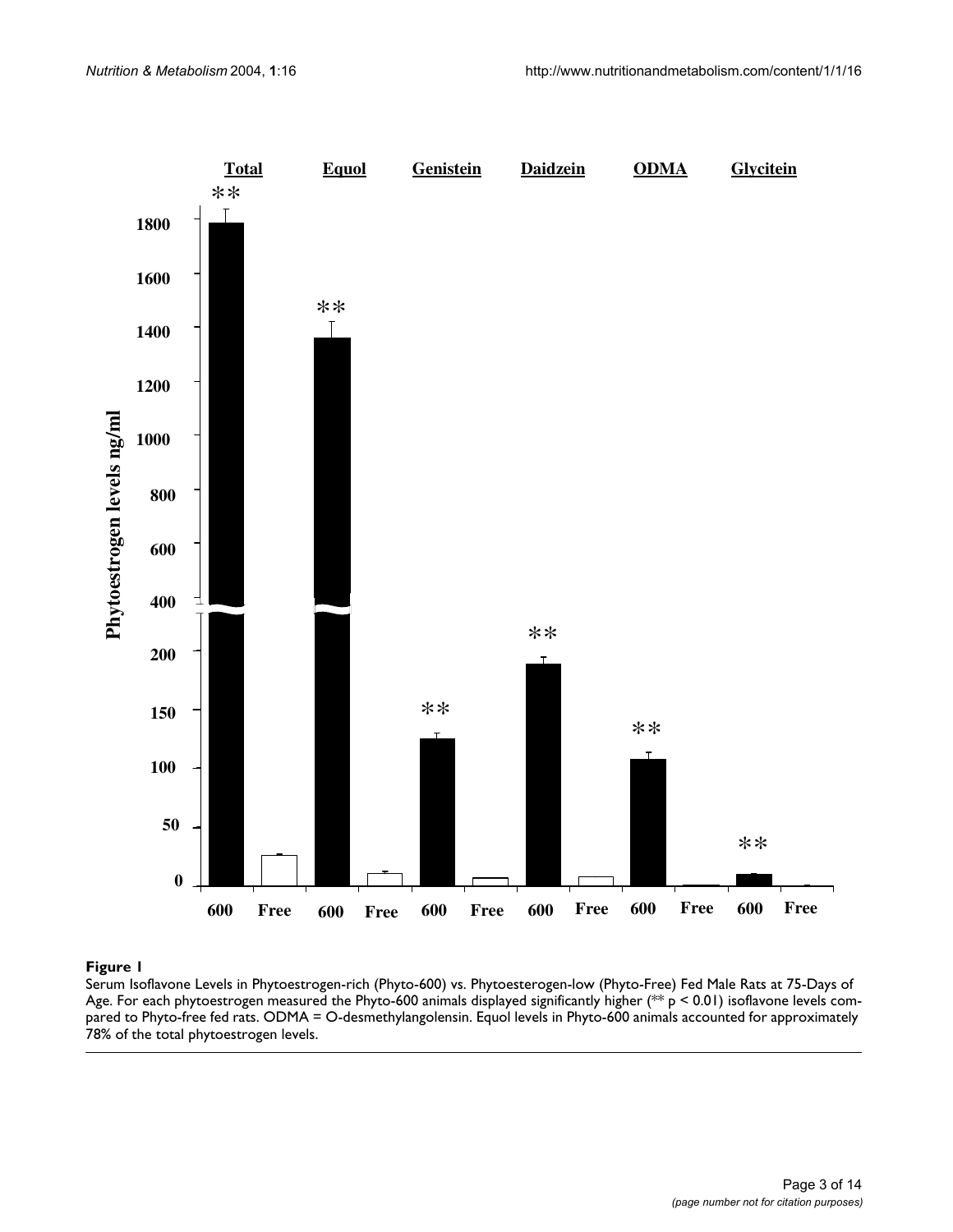# *Metabolic Hormones*

Serum leptin and insulin levels were determined by kits purchased from Linco Res. Inc. (St. Charles, MO, USA) [from arterial blood samples of 33 and 55 day-old male animals and venous blood samples collected from 75 dayold rats. This was due to exhausting the arterial supplies from the available blood samples for other assays and thus venous blood was assayed at 75 days of age]. Serum thyroid (T3) levels were assayed by a kit purchased from Diagnostic Systems Labs. Inc. (Webster, TX, USA) and glucose levels were detected by a kit (#510) purchased from Sigma Chem. Co. (St. Louis, MO, USA).

# *Hypothalamic NPY Levels*

Subsequent to blood collection (above), after the animals were sacrificed, brains were removed rapidly, frozen on dry ice and then stored at -80°C until microdissection. Coronal slices 300 µm thick were sectioned on a microtome cryostat. The paraventricular nucleus, arcuate nucleus and median eminence regions of the hypothalamus were microdissected by punch technique and homogenized in 100 µl of 0.1 M HCl. Tissue protein was determined by the Lowry method [8] and NPY was measured using a solid-phase radioimmunoassay in Protein Gcoated 96-well plates, as described previously [9]. The NPY antiserum was used at a final concentration of 1:16,000. The sensitivity of the assay is 0.2 pg, with an intra-assay coefficient of variation of 8 %. All samples were run in duplicate in the same assay to avoid interassay variation.

# *Body temperature*

Body temperature was monitored by radio telemetry by implanting a very small electronic chip [under the skin above the left thoracic cavity near the heart] that measured and transmitted core body temperature  $(\pm 0.1^{\circ}C)$  to a notebook-sensor monitor (BioMedic Data Systems Inc., Seaford, DE, USA) within 2 seconds and repeated measurements were made throughout the day and/or the duration of the experiments.

# *Body Heat Production*

Uncoupling protein (UCP-1) mRNA levels were determined in brown adipose tissue (BAT) collected from the interscapular region of each male rat. The BATs were homogenized in Trizol reagent (Invitrogen, Carlsbad, CA, USA) and total RNA was extracted. Two micrograms (2 µg) of total RNA were reverse transcribed (RT) for 60 min at 42°C using Superscript II (Invitrogen, Carlsbad, CA, USA) (200 U). Each 20 µl reaction contained 0.1 M DTT  $(2 \mu l)$ , 10 mM dNTP mix  $(1 \mu l)$ , 10X PCR buffer  $(2 \mu l)$ , random decamers  $(0.4 \mu l)$ , and RNaseOUT (Invitrogen) (40 U). A duplex PCR reaction was then performed on each RT product, with 18S rRNA serving as the internal control. Each 50 µl reaction contained the RT product (2

 $\mu$ l), UCP-1 primers (2  $\mu$ l), 18S primers [2  $\mu$ l of 3:7 ratio of 18S primer to18S competimer (Ambion, Austin, TX, USA)], 10X PCR buffer (5 µl), 10 mM dNTP mix (0.625  $\mu$ l), <sup>32</sup>P-dCTP (0.1–0.15  $\mu$ l), and Jumpstart Taq polymerase (Sigma Chem. Co., St. Louis, MO, USA) (1 U). Each tube was then subjected to the following protocol: 95°C for 5 min, 20 cycles of  $94^{\circ}$ C for 30 sec, 60 $^{\circ}$ C for 30 sec, 72°C for 45 sec, followed by 72°C for a final 10 min. interval. With this profile, the UCP-1 and 18S fragments were amplified within the linear range (20 cycles for UCP-1). The primers for UCP-1 were GTGAAGGTCAGAAT-GCAAGC (sense) and AGGGCCCCCTTCATGAGGTC (antisense), the resultant fragment was 197 bp. The sequence of the UCP-1 fragment was verified by the DNA Sequencing Center at BYU. The PCR products were then subjected to non-denaturing polyacrylamide gel electrophoresis and the gels were exposed to autoradiographic film. Optical density (O.D.) of each band was determined using the NIH imaging system (Version 1.61). For each sample the O.D. ratio UCP:18S was determined. Each RT-PCR protocol was repeated and O.D. ratio values averaged over at least two runs.

# *Statistical Analysis*

All data are presented as the mean  $\pm$  SEM with p < 0.05 deemed significant. The data were tested by analysis of variance (ANOVA) (or where appropriate by repeated measures), followed by pairwise comparisons (via Neuman-Keuls analysis) to detect significant differences between the diet treatment groups ( $p < 0.05$ ).

# **Results**

# *Body Weight, White Adipose Tissue Weight and Food/ Water Intake*

When food and water intake was measured in young adult animals, surprisingly the Phyto-600 fed males displayed slight but significantly higher food (Figure [2A](#page-4-0)) and water (Figure [2B](#page-4-0)) consumption compared to Phyto-free fed males [for food intake: Phyto-600 =  $24.3$  vs. Phyto-free = 21.7 grams/day (p < 0.05) and for water intake: Phyto-600  $= 37.7$  vs. Phyto-free  $= 31.2$  ml/day (p < 0.05).

The effects of dietary phytoestrogens on body weights in pre-, early adult and young adult age male rats are shown in Figure [3](#page-5-0). At every age examined (i.e., 33, 55 and 75 days old), males exposed to the Phyto-free diet displayed significantly higher body weights (around 10–15%) compared to animals fed the Phyto-600 diet.

White adipose tissue (WAT) weights were not measured in 33 day-old animals, since relatively little fat deposition was observed in the abdominopelvic cavity (especially around the reproductive structures) at this age. However, at 55 and 75-days of age, males fed the Phyto-free diet displayed significantly higher white adipose tissue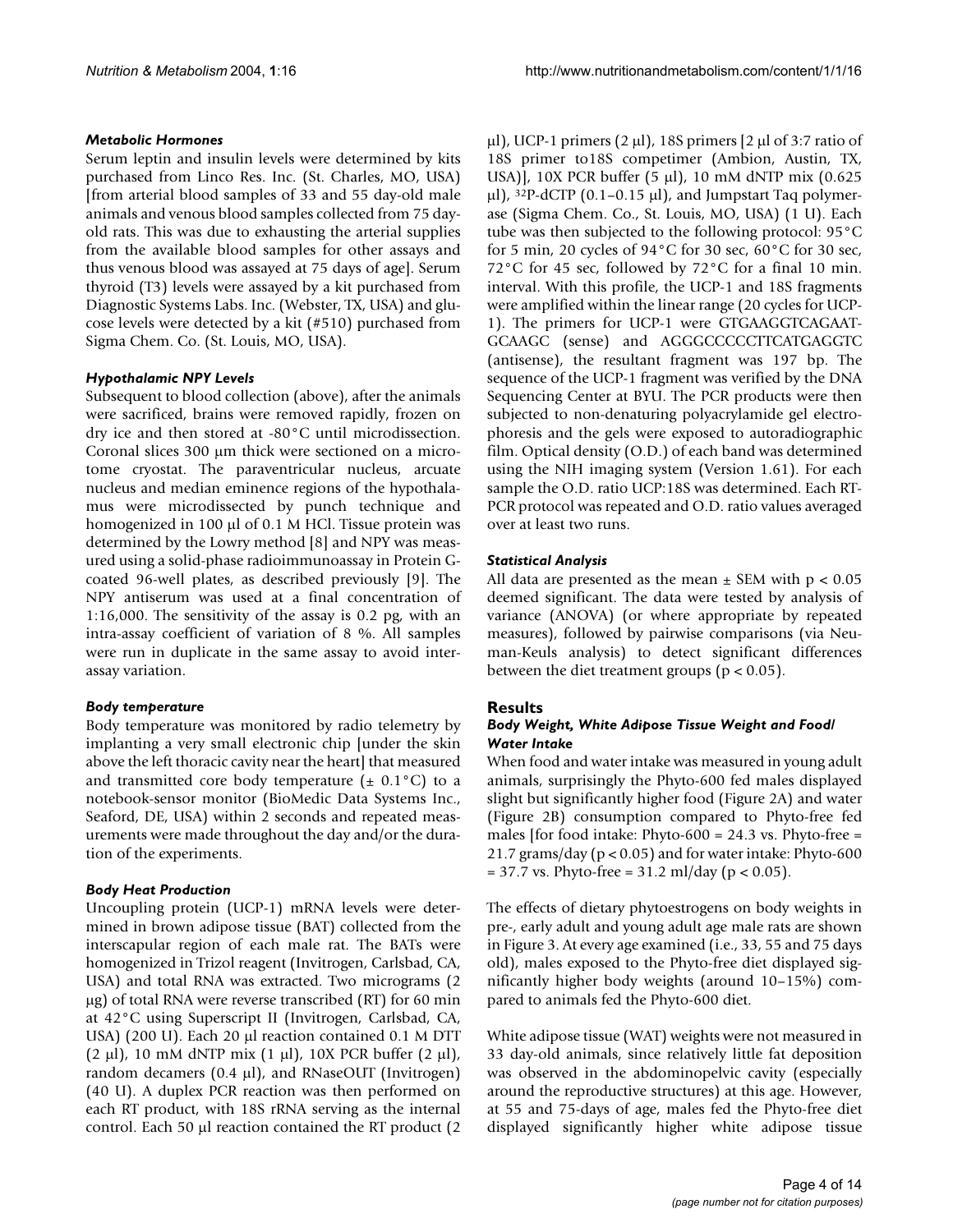<span id="page-4-0"></span>

# Effects of Dietary Phytoestrogens on Food and Wa **Figure 2** ter Intake in 75 Day-Old Male Long-Evans Rats

Effects of Dietary Phytoestrogens on Food and Water Intake in 75 Day-Old Male Long-Evans Rats. Males fed a phytoestrogenrich (600) diet displayed significantly greater (\*  $p < 0.05$ ) food (A) and water intake (B) compared to males fed a phytoestrogen-free (Free) diet. The average food and water intake represents the volumes consumed over 3 consecutive days.

weights (approximately 50% greater) compared to Phyto-600 values (Figure 4).

#### *Circulating Leptin, Insulin, Glucose and Brain NPY Levels*

In 33, 55 and 75 day-old male rats, circulating leptin and insulin levels were within the normal ranges (as described by the vendor's assay kit values), however, at each age males fed the Phyto-free diet displayed significantly higher leptin (Figure [5](#page-7-0)A) and insulin (Figure [5](#page-7-0)B) levels compared to Phyto-600 values. Notably, the leptin levels significantly increased with age that corresponded with significantly higher white adipose tissue deposition seen in these animals.

From the animals collected on 33, 55 and 75 days of age not enough serum was left after other assays were performed to quantify glucose levels on these days. However, circulating glucose levels were assayed in non-fasting 65, 80 or 110 day-old animals, Phyto-600 fed males displayed slightly higher values (that were not significantly different) compared to Phyto-free fed males [age 65 days old- Phyto-600 = 113.5 ( $\pm$  4.4) vs. Phyto free = 93.5 ( $\pm$ 

9.0) mg/dl, n = 8 per group; age 80 days old- Phyto-600 = 137.2 ( $\pm$  3.8) vs. Phyto-free = 122.5 ( $\pm$  3.9) mg/dl, n = 10 per group; age 110 days old- Phyto-600 =  $123.5$  ( $\pm$  5.0) vs. Phyto-free =  $113.8 \ (\pm 3.6) \ mg/dl$ , n = 5 per group, (mean ± SEM), data not shown graphically].

Since leptin plays an important role in regulating brain NPY levels that in turn influences food/water intake, NPY levels were determined in three hypothalamic regions [i.e., the periventricular nucleus (PVN), median eminence (ME) and the arcuate nucleus (ARC)] in 75 day-old males exposed to the diet treatments. In the PVN and ARC (but not the ME) NPY levels were significantly higher (by approximately 40 %) in Phyto-600 fed males vs. the Phyto-free male values (Figure [6\)](#page-8-0).

# *Circulating Thyroid (T3), UCP-1 mRNA Levels and Core Body Temperature*

In non-fasting young adult rats at 65 and 110 days of age, circulating thyroid (T3) levels were determined from venous blood samples. Phyto-600 fed males displayed significantly higher T3 levels compared to Phyto-free fed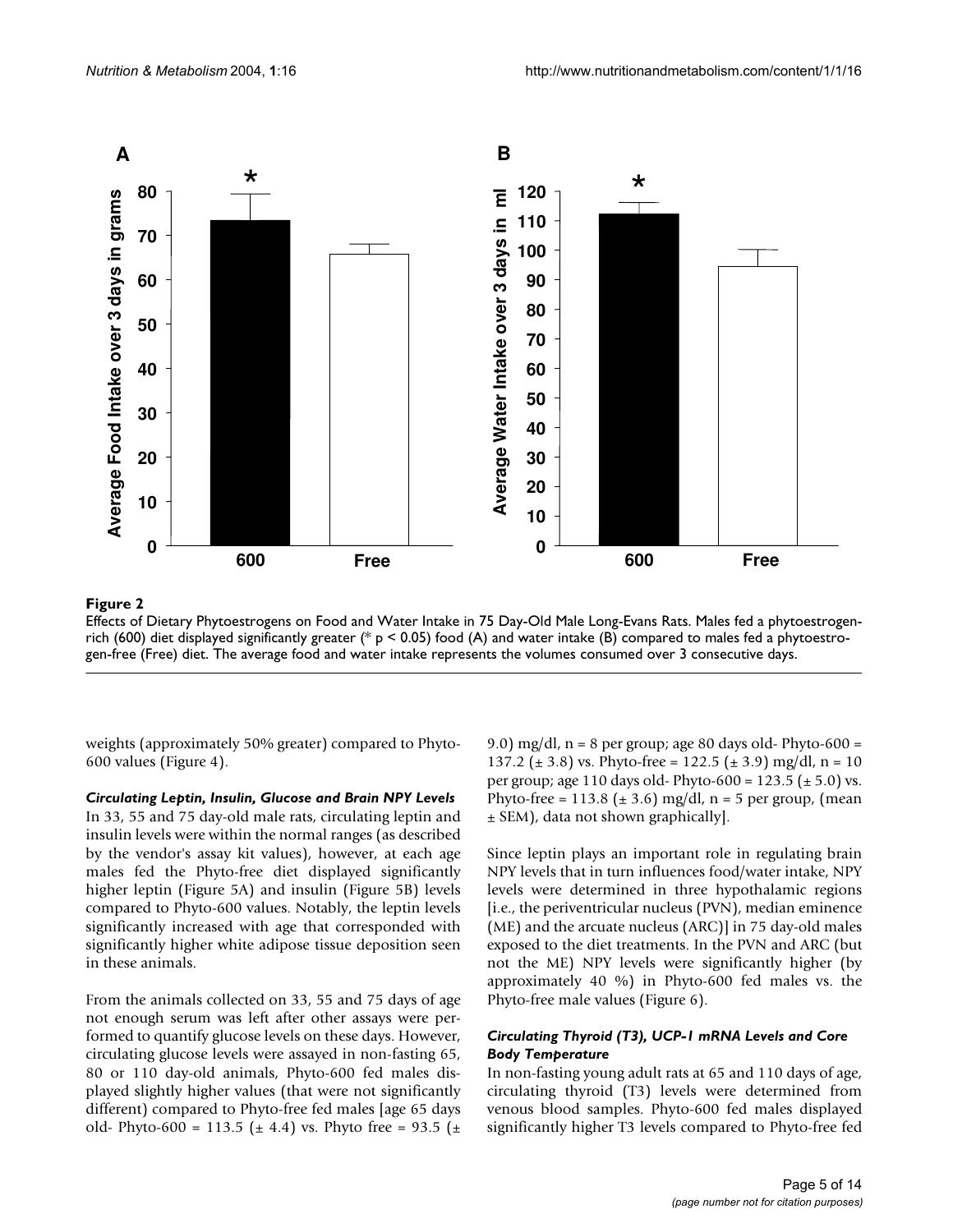<span id="page-5-0"></span>

# Effects of Dietary Phytoestrogens on Body trogen-free (Free) diet **Figure 3** Weight in Male Long-Evans Rats fed either a phytoestrogen-rich (600) or a phytoes-

Effects of Dietary Phytoestrogens on Body Weight in Male Long-Evans Rats fed either a phytoestrogen-rich (600) or a phytoestrogen-free (Free) diet. At 33, 55 and 75 days-old Free-fed male body weights (\* p < 0.05) were significantly greater compared to 600-fed male values.

values [age 65 days old- Phyto-600 =  $2.4 \pm 0.2$  vs. Phytofree =  $1.5 \pm 0.4$  pg/ml ( $\pm$  SEM), n = 8 per diet treatment; age 110 days old- Phyto-600 =  $1.9 \pm 0.4$  vs. Phyto-free =  $0.8 \pm 0.3$  pg/ml, n = 5 per group, (mean  $\pm$  SEM) data not shown graphically].

The effects of dietary phytoestrogens on uncoupling protein-1 (UCP-1) mRNA levels in brown adipose tissue (BAT) from 75 day-old animals is shown in Figure 7. Phyto-600 fed males displayed significantly higher ( $\approx$  2fold) UCP-1 mRNA levels in BAT compared to Phyto-free values. Notably, the BAT weights of Phyto-600 animals were significantly less (by approximately 1/3) to that of Phyto-600 males (Phyto-600 =  $293.6 \pm 22.1$  vs. Phyto-free  $= 437.5 \pm 25.9$  mg (mean  $\pm$  SEM), n = 8 per group.

Finally, when core body temperatures were recorded during a 24-hour interval, Phyto-free fed males displayed, in general, slight but significantly higher values compared to Phyto-600 animals during the dark phase of the light/dark cycle when rodents are most active (Figure [8](#page-10-0)). However, during one time point during the dark cycle (3 am) and one time point during the light phase of the cycle (3 pm) Phyto-600 males displayed slight but significantly higher core body temperatures vs. Phyto-free values.

# **Discussion**

Estrogen is known to play a dual role in regulating body weight, food intake and adipose tissue deposition. On the one hand, estrogens decrease food intake, increase locomotor activity and hence decrease body weight [10,11].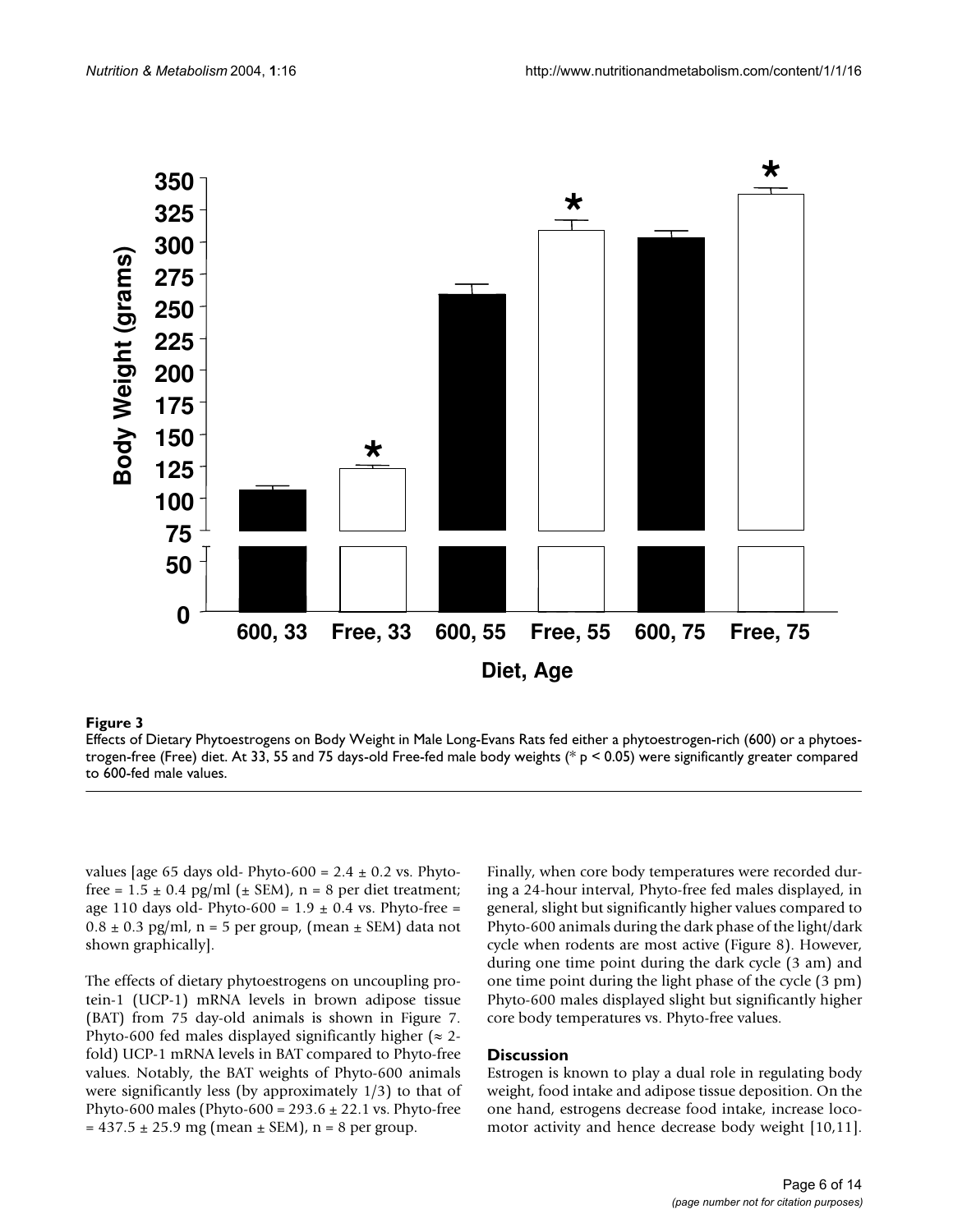

#### phytoestrogen-free (Free) diet **Figure 4** Effects of Dietary Phytoestrogens on White Adipose Tissue in Male Long-Evans Rats fed either a phytoestrogen-rich (600) or a

Effects of Dietary Phytoestrogens on White Adipose Tissue in Male Long-Evans Rats fed either a phytoestrogen-rich (600) or a phytoestrogen-free (Free) diet. At 55 and 75 days post-birth white adipose tissue weight was significantly greater in Free-fed males ( $**$  p < 0.01) compared to 600-fed male values.

However, adipose tissue deposition increases with puberty and early pregnancy in women, suggesting that estrogens influence body fat accumulation [12]. Additionally, in aging, estrogens promote adipose deposition and insulin resistance [13]. Conversely, results from aromatase, FSH and ER-knockout studies indicate that estrogens regulate adiposity where the complete lack of estrogens or blocking estrogen hormone action increases adipose tissue deposition [14-18], whereas, estrogen replacement in these models decreases adiposity. Notably, in the present study, male rats fed the Phyto-600 diet displayed significantly decreased adipose tissue and body weights compared to Phyto-free fed animals. While there is not extensive data on phytoestrogens and metabolism, other investigators have reported that genistein, increases lipolysis and decreases lipogenesis in rodent adipocytes [19] by a tyrosine kinase independent mechanism and these estrogen mimics inhibit glucose uptake by altering membrane-associated glucose transporters [20,21]. Thus, our data suggests that dietary soy phytoestrogens significantly decrease: 1) body and adipose tissue weights and 2) circulating leptin and insulin levels (that correspond with adipose deposition) compared to Phyto-free fed animals, implying that the hormonal action of phytoestrogens is beneficial to body fat regulation. Recent studies imply that insulin helps to regulate leptin expression in humans [22] and estrogens appear to enhance the action of insulin [23,24]. This may account for the decreased incidence of obesity in Asian countries where isoflavone consumption is high compared to Western countries. Decreased adipose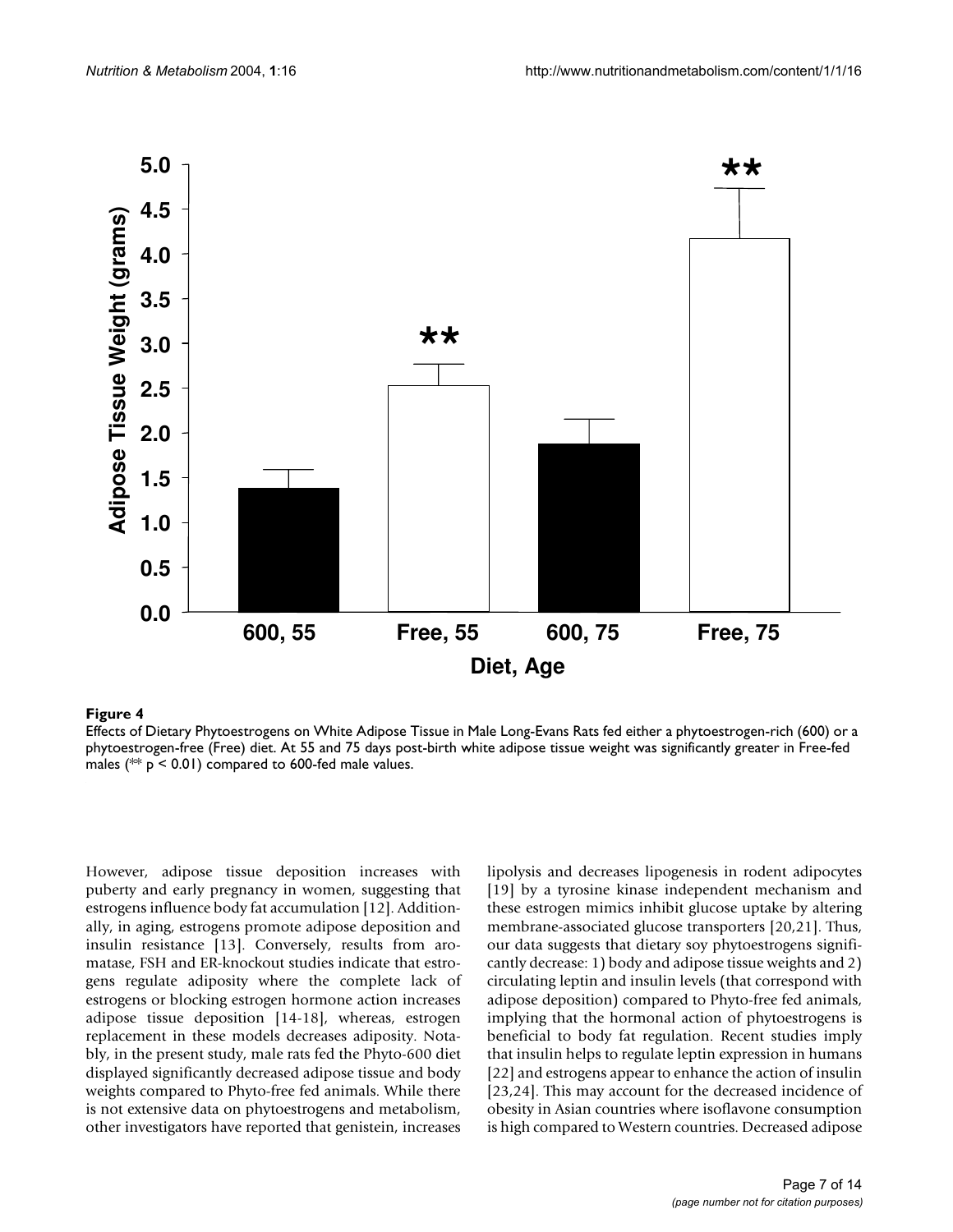<span id="page-7-0"></span>

## Plasma Leptin (A) and Insulin (B) Levels from 33, 55 or 75 (Phyto-600) or a phytoestrogen-free (Phyto-Free) diet **Figure 5** day-old Male Long-Evans Rats fed either a phytoestrogen-rich

Plasma Leptin (A) and Insulin (B) Levels from 33, 55 or 75 day-old Male Long-Evans Rats fed either a phytoestrogen-rich (Phyto-600) or a phytoestrogen-free (Phyto-Free) diet. At 33, 55 and 75 days of age, males fed the phytoestrogen-free (Free) diets displayed significantly higher leptin and insulin levels (\* p < 0.05, \*\* p < 0.01) compared to males fed the Phyto-600 (600) diet.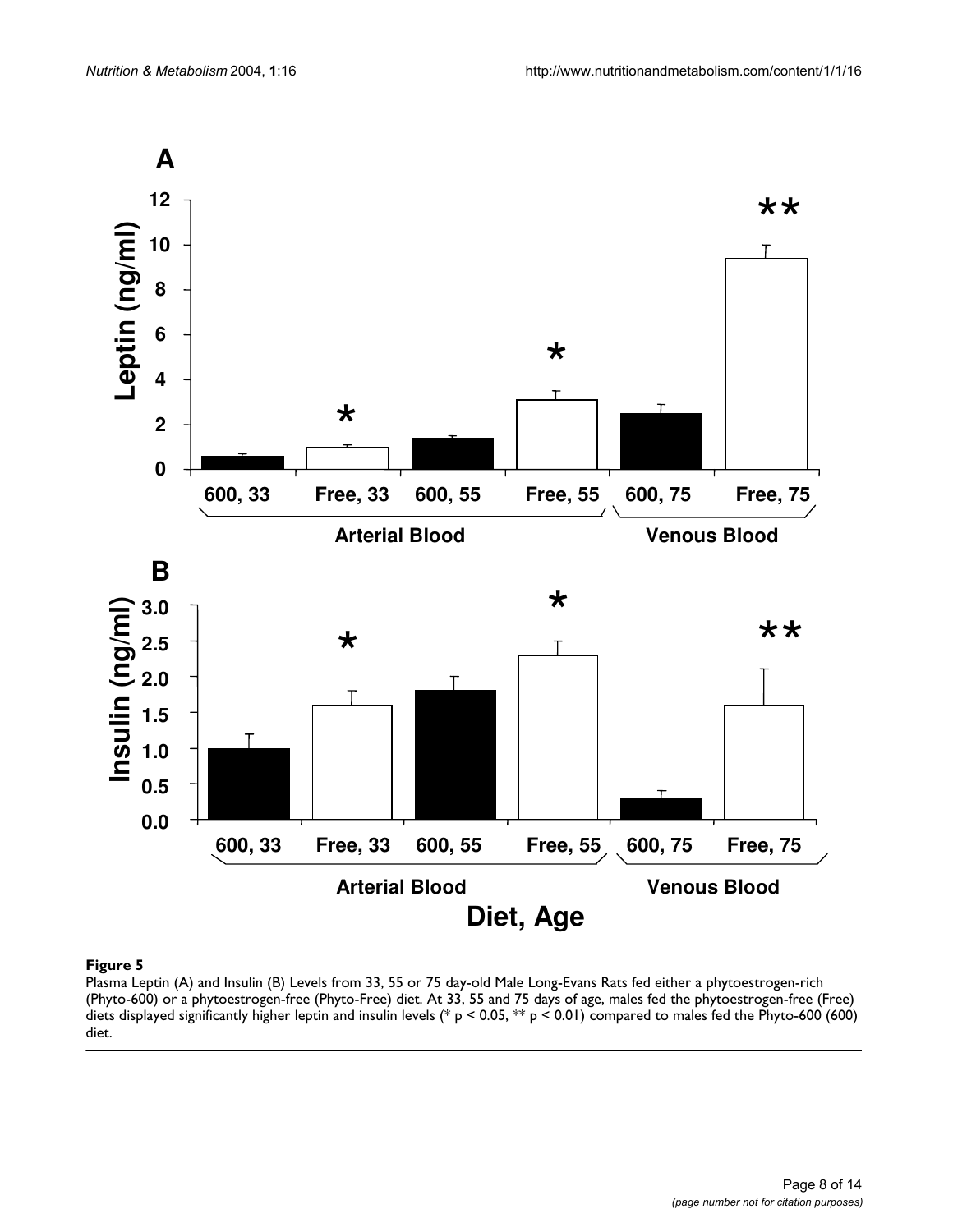<span id="page-8-0"></span>

#### Dietary Phytoestrogens Influence on Brain NPY **Figure 6** Levels in 75 day-old Male Long-Evans Rats

Dietary Phytoestrogens Influence on Brain NPY Levels in 75 day-old Male Long-Evans Rats. In the paraventricular (PVN) and arcuate (ARC) nucleus, males fed the Phyto-600 (600) diet displayed significantly greater NPY levels (\* p < 0.05) compared to males fed the Phyto-Free (Free) diet. In the median eminence (ME) no significant differences were observed between male rats fed 600 vs. the Free diet.

tissue deposition by decreasing lipogenesis and increasing lipolysis may help to prevent insulin resistance (by reducing body fat) and the estrogenic actions of dietary phytoestrogens may augment the efficiency of insulin.

It was previously observed in our laboratory that dietary phytoestrogens significantly alter food and water intake [7,25,26]. The differential effects of the Phyto-free vs. Phyto-600 diets observed in the present studies on hypothalamic NPY levels, circulating insulin and leptin concentrations and food intake are consistent with the well established interrelationships among these parameters. Thus, relative to animals maintained on the Phytofree diet, food intake was significantly increased in animals fed the Phyto-600 diet. Phyto-600-fed rats also

exhibited higher concentrations of NPY in the arcuate and paraventricular nuclei of the hypothalamus. It is well established that NPY neurons whose perikarya reside in arcuate nucleus and project to PVN comprise an extremely important orexigenic neural pathway [27]. It therefore appears likely that at least one factor contributing to the higher food intake in Phyto-600-fed rats is the increased levels of NPY in this system.

The present studies also suggest a mechanism that may underlie the diet-induced effects on NPY (i.e., plasma insulin and leptin concentrations were significantly reduced in the Phyto-600 fed rats, relative to the Phytofree animals). A number of previous studies have demonstrated a reciprocal relationship between circulating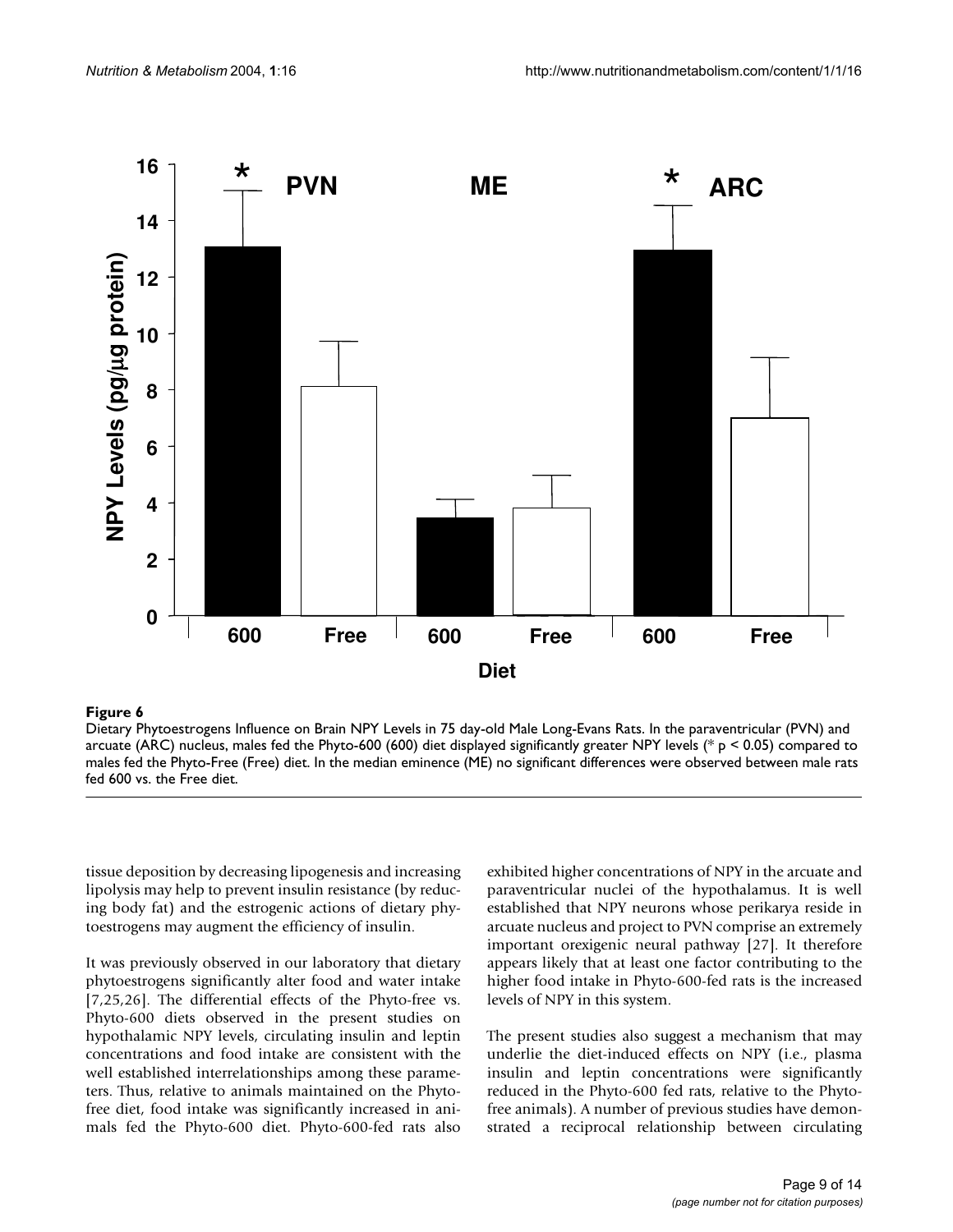

#### **Figure 7**

Dietary Phytoestrogens Influence on Uncoupling Protein-1 (UCP-1) mRNA Levels in Brown Adipose Tissue (BAT) from males fed either a phytoestrogen-rich (Phyto-600) or a phytoestrogen-free (Phyto-free) diet. For each sample, the optical density (O.D.) signal ratio of BAT UCP-1 mRNA abundance to ribosomal 18S RNA intensity was determined. The results represent the mean O.D. values and S.E.M. of 8 independent samples by diet treatment of at least two runs of the RT-PCR protocol. Males fed the Phyto-600 diet expressed significantly higher BAT UCP-1 mRNA levels (\* p

insulin and leptin titers and NPY concentrations in PVN. Thus, experimentally-induced reductions in either insulin [28] or leptin [29] are associated with increased preproNPY messenger RNA expression in arcuate nucleus and increased NPY levels in PVN, and moreover, it has been proposed that reductions in insulin and leptin that occur physiologically, e.g., with food deprivation, provide an important signal to the NPY system to initiate feeding [27,29]. Hence, taken together, the present findings suggest that by reducing secretion of insulin and/or leptin, chronic consumption of the Phyto-600 diet results in upregulation of the orexigenic NPY circuit in the hypothalamus, which in turn stimulates food intake (and water consumption, since rodents and humans display prandial characteristics).

While it is clear that thyroid hormone levels are influenced by estrogens where increases are seen in T3 and T4, presumably by increasing in the production of thyroid binding globulin in the liver [30], the published data examining thyroid function and hormone levels are problematic at best in the soy research field due to the history of soy food formulations, parameters examined and iodine deficiencies [6,31,32]. In agreement with more recent studies, our results demonstrate that circulating T3 levels increase with soy consumption [33], and "personal communication- Dr. David Baer-USDA". Furthermore, there appears to be a link between increased thyroid levels with soy consumption and cardiovascular protection in lowering serum cholesterol levels [6] and thyroid hormones along with estrogens protecting against osteoporosis [34]. However, in animals consuming the Phyto-600 diet (that displayed higher T3 levels) we observed a lower core body temperature compared to Phyto-free fed rats. In subsequent (unpublished) studies, we have consistently recorded slight (approximately 0.5°C) but significantly lower core body temperatures in Phyto-600 vs. Phyto-free fed rats during pregnancy. This suggests that the overall effect on body temperature via these estrogen mimics in the soy-rich diet may act primarily by increasing cutaneous vasodilation, thus decreasing core body temperature. Animal studies have shown that estrogens can act centrally (in the preoptic/anterior hypothalamus) or peripherally to regulate body temperature [35,36]. Support for this view is seen in humans where changes in skin blood flow via cutaneous vasodilation during the menstrual cycle and in hormone replacement therapy studies correspond with estrogen levels [36,37]. Also, one report showed that soy-derived phytoestrogens have a similar effect to our findings where ovariectomized rats fed a soy diet displayed an approximate 0.8°C decrease in skin temperature, whereas, estradiol treatment decreased temperature values by 1.4°C [38]. Finally, in association with temperature regulation, several studies have reported that soy consumption may be an effective therapy for relief of hot flushes in women [39]. Finally, the various metabolic parameters examined in a global fashion seem to suggest that declines in insulin and leptin levels are the dominant systemic regulators in regard to body weight, since overall the Phyto-600 animals weigh less compared to Phyto-free fed animals. However, the present findings also suggest that body temperature is reduced in Phyto-600 fed animals vs. Phyto-free fed animals and previous behavioral studies suggest that Phyto-600 animals exhibit more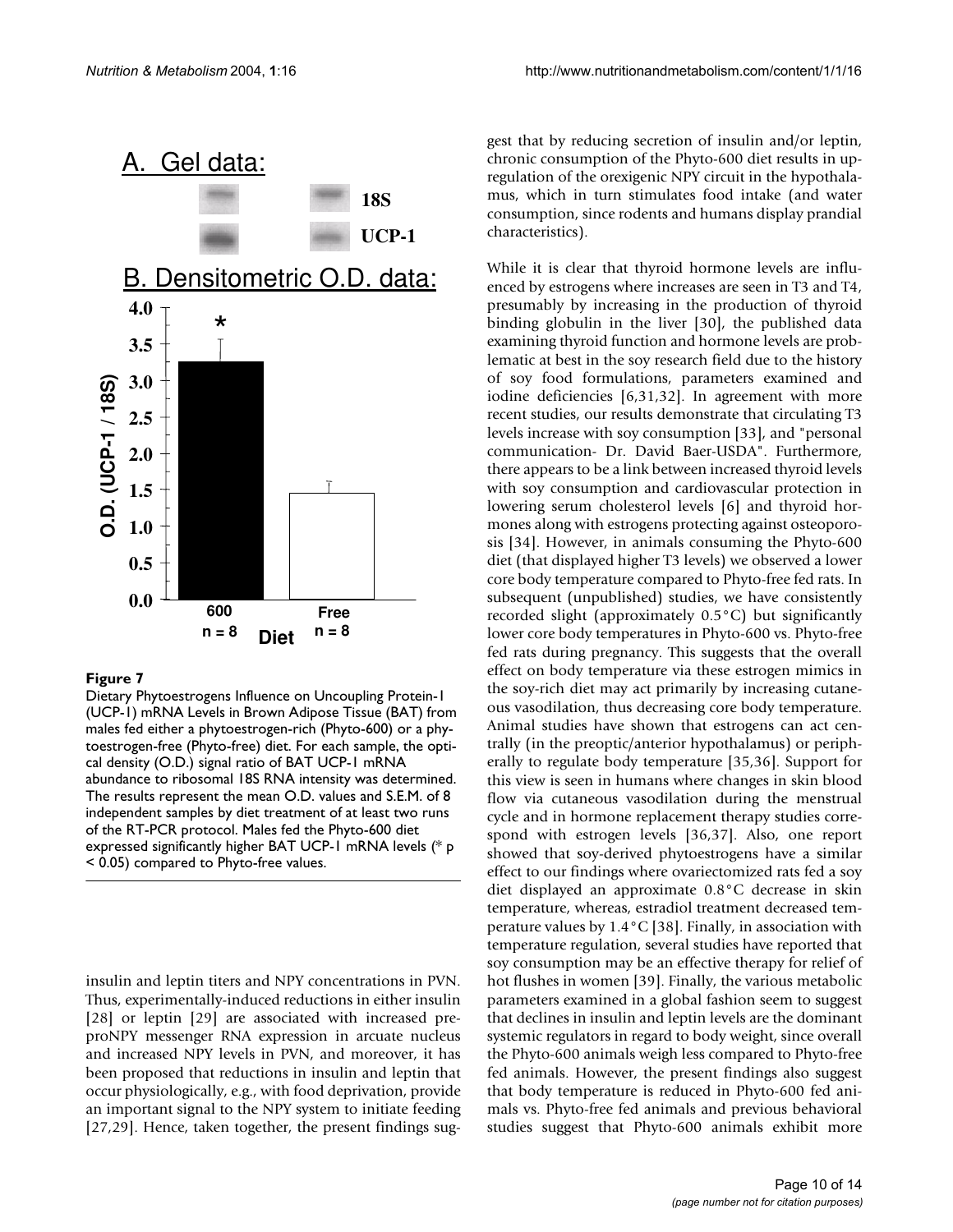<span id="page-10-0"></span>

#### Dietary Phytoestrogens Influence on Core **Figure 8** Body Temperature in 75 day-old rats

Dietary Phytoestrogens Influence on Core Body Temperature in 75 day-old rats. In general, during the dark phase of the light cycle, Phyto-free fed males displayed significantly higher core body temperatures (\* p < 0.05) compared to Phyto-600 fed values. However, near the end of the dark (at 3 am) and light (at 3 pm) phase of the dark/light cycle Phyto-600 fed males displayed significantly higher core body temperatures ( $\triangle$  p < 0.05) compared to Phyto-free values.

locomotor active vs. Phyto-free fed animals [7,50] (see summary Figure 9).

Uncoupling proteins (UCP-1 through UCP-5) are expressed in various tissues from many different species (mammals, birds, fish, insects and plants) that play important (but controversial) role(s) in the regulation of energy expenditure, or thermogenesis [40,41]. Uncoupling protein-1 is expressed mainly in BAT. When the influence of dietary phytoestrogens on UCP-1 mRNA levels in BAT was examined, Phyto-600 fed male rats, expressed significantly higher levels of the uncoupling protein (approximately 2-fold) compared to Phyto-free values (but BAT weights were significantly less in the Phyto-600 vs. Phyto-free fed males). To date, we are unaware of any studies that have investigated this aspect of soy consumption on thermogenesis. The decrease in BAT mass in Phyto-600 animals but increased expression of UCP-1 may represent a compensation mechanism for energy expenditure, and there are several neural inputs and hormonal factors that influence UCP-1 in BAT that make it difficult to differentiate the regulatory aspects of UCP-1 expression. For example, sympathetic denervation of inter-scapular BAT markedly reduced UCP-1 mRNA levels and estrogen, T3 and adrenergic agents [norepinephrine (NE)] stimulate UCP-1 expression in BAT [42,43]. In fact, it has been reported that T3 synergizes with NE to increase UCP-1 in BAT and stabilizes its mRNA transcripts [44]. These factors overlap with the changes seen in Phyto-600 fed vs. Phyto-free fed rats, in the present study, where T3 levels were increased and, presumably, along with the estrogenic influence of circulating isoflavones resulted in stimulating UCP-1 expression in BAT. Previously, we have not observed any significant alterations in circulating estradiol (or LH) levels in Phyto-600 vs. Phyto-free fed intact males [7]. Conversely, it has been reported that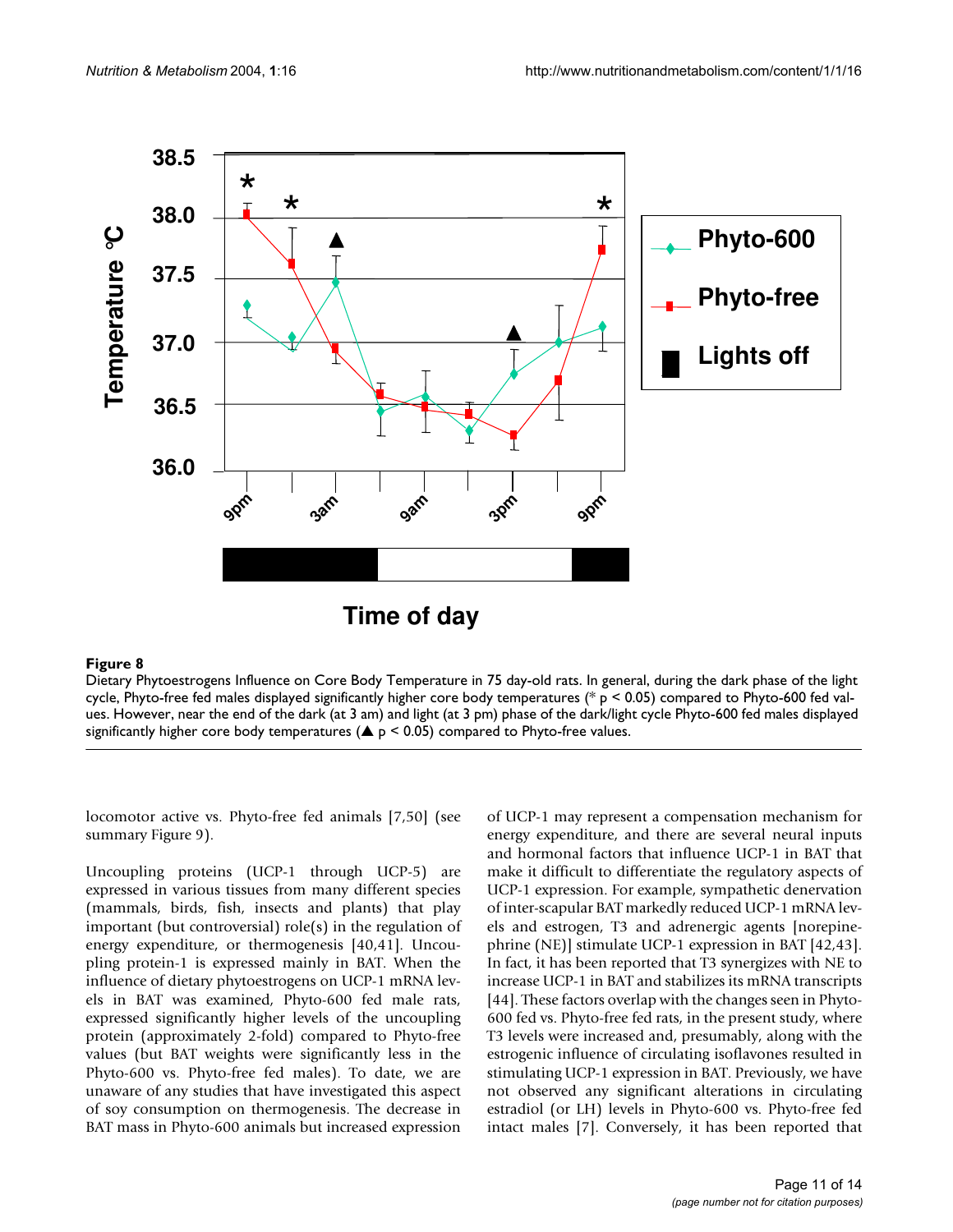# **Metabolic and Hormonal Effects of Dietary (Isoflavones) Phytoestrogens**

|                                                         | <u>Phyto-600</u> vs. | Phyto-free               |
|---------------------------------------------------------|----------------------|--------------------------|
| <b>Body Weight</b>                                      | Л                    |                          |
| <b>Adipose Tissue</b>                                   | Л                    |                          |
| <b>Leptin Levels</b>                                    |                      |                          |
| <b>Brain NPY Levels</b>                                 | îì                   |                          |
| Feeding<br>(Food & Water intake)                        |                      | ι                        |
| Thyroid (T <sub>3</sub> Levels)                         |                      | Ι                        |
| <b>Body Temperature</b>                                 | D                    | $\blacktriangledown_{*}$ |
| <b>Body Heat Production</b><br>(BAT, UCP-1 mRNA levels) | îî                   | Ι                        |
| <b>Glucose Levels</b>                                   |                      | $\blacktriangledown$     |
| <b>Insulin Levels</b>                                   |                      |                          |

#### **Figure 9**

Summary of Dietary Phytoestrogen (Isoflavone) Influences on Metabolic and Hormonal Parameters. The left-hand column: Phyto-600 arrows are relative to the effects seen in Phytofree fed animals-right-hand column [in other words, relative to one another].  $* =$  general increase in body temperature compared to Phyto-600 values

increases in hypothalamic NPY decrease UCP-1 [and reduces sympathetic outflow to BAT, but increases adipose tissue lipoprotein lipase activity] [30]. Also, plasma leptin levels are thought to stimulate UCP-1 in BAT [45,46], results opposite, in general, to that obtained in the present study. Based upon the obtained data sets, it is difficult to identify a common stimulatory or inhibitory pattern for the expression of UCP-1 in BAT of soy fed animals and especially define a functional role for the physiological properties associated with these UCPs in thermoregulation. Therefore, it is reasonable to speculate that multiple factors act collectively to regulate UCPs in BAT that in turn contribute to adaptive changes in body temperature.

#### **Conclusions**

This study demonstrates that consumption of a widely used commercially available soy-based rodent diet, (i.e., the Phyto-600 diet rich in isoflavones), alters several hormonal, metabolic and neuroendocrine parameters involved in maintaining body homeostatic balance, energy expenditure and feeding behavior in male rats. Further research is warranted in examining the important aspects of the neuroendocrine and metabolic influences of dietary phytoestrogens via the consumption of soy in humans and laboratory animals. This is especially true when diet is usually not considered as an influencing factor in the experimental design [47-50].

#### **Abbreviations**

neuropeptide Y (NPY), white adipose tissue (WAT), brown adipose tissue (BAT), uncoupling proteins (UCP), phytoestrogen-rich diet (Phyto-600), phytoestrogen free diet (Phyto-free), periventricular nucleus (PVN), median eminence (ME), arcuate nucleus (ARC), norepinephrine (NE), thyroid (T3, T4), National Institutes of Health (NIH), reverse transcriptase-polymerase chain reaction (RT-PCR), Food and Drug Administration (FDA), optical density (OD), luteinizing hormone (LH), follicle stimulating hormone (FSH), Brigham Young University (BYU), estrogen receptor (ER), high performance liquid chromatography (HPLC)

#### **Competing interests**

The author(s) declare that they have no competing interests.

#### **Author's contributions**

JPP, TDL, LB and GR contributed equally to this paper in various aspects of this study. KDRS carried out the isoflavone quantifications, WRC conducted the NPY analyses and EDL conceived of the study, designed, coordinated and drafted the manuscript along with the other authors.

#### **Acknowledgements**

This work was supported, in part, by grants from the USDA (2002-00798; EDL), the BYU Research Office (21-223566 & 19-223566; EDL) The Dean's Graduate Fellowship in Neuroscience (TDL and LB), and the National Institutes of Health (HD-13703; WRC)

#### **References**

- 1. Adlercreutz H: **Evolution, nutrition, intestinal microflora, and prevention of cancer: a hypothesis.** *Proc Soc Exp Bio Med* 1997, **217:**241-246.
- 2. Barnes S: **[Evolution of the health benefits of soy isoflavones.](http://www.ncbi.nlm.nih.gov/entrez/query.fcgi?cmd=Retrieve&db=PubMed&dopt=Abstract&list_uids=9492352)** *Proc Soc Exp Biol Med* 1998, **217:**386-392.
- 3. Knight DC, Eden JA: **[A review of the clinical effects of](http://www.ncbi.nlm.nih.gov/entrez/query.fcgi?cmd=Retrieve&db=PubMed&dopt=Abstract&list_uids=8677131) [phytoestrogens.](http://www.ncbi.nlm.nih.gov/entrez/query.fcgi?cmd=Retrieve&db=PubMed&dopt=Abstract&list_uids=8677131)** *Obstet Gynec* 1996, **87:**897-904.
- 4. Setchell KDR: **Phytoestrogens: biochemistry, physiology and implications for human health of soy isoflavones.** *Am J Clin Nutr* 1998, **129:**1333S-1346S.
- 5. Vincent A, Fitzpatrick LA: **[Soy Isoflavones: Are they useful in](http://www.ncbi.nlm.nih.gov/entrez/query.fcgi?cmd=Retrieve&db=PubMed&dopt=Abstract&list_uids=11075748) [menopause?](http://www.ncbi.nlm.nih.gov/entrez/query.fcgi?cmd=Retrieve&db=PubMed&dopt=Abstract&list_uids=11075748)** *Mayo Clin Proc* 2000, **75:**1174-1184.
- 6. Patisaul HB, Whitten PL: **Dietary Phytoestrogens.** In *Endocrine Disruptors* Edited by: Naz RK. New York: CRC Press; 1999:100-123.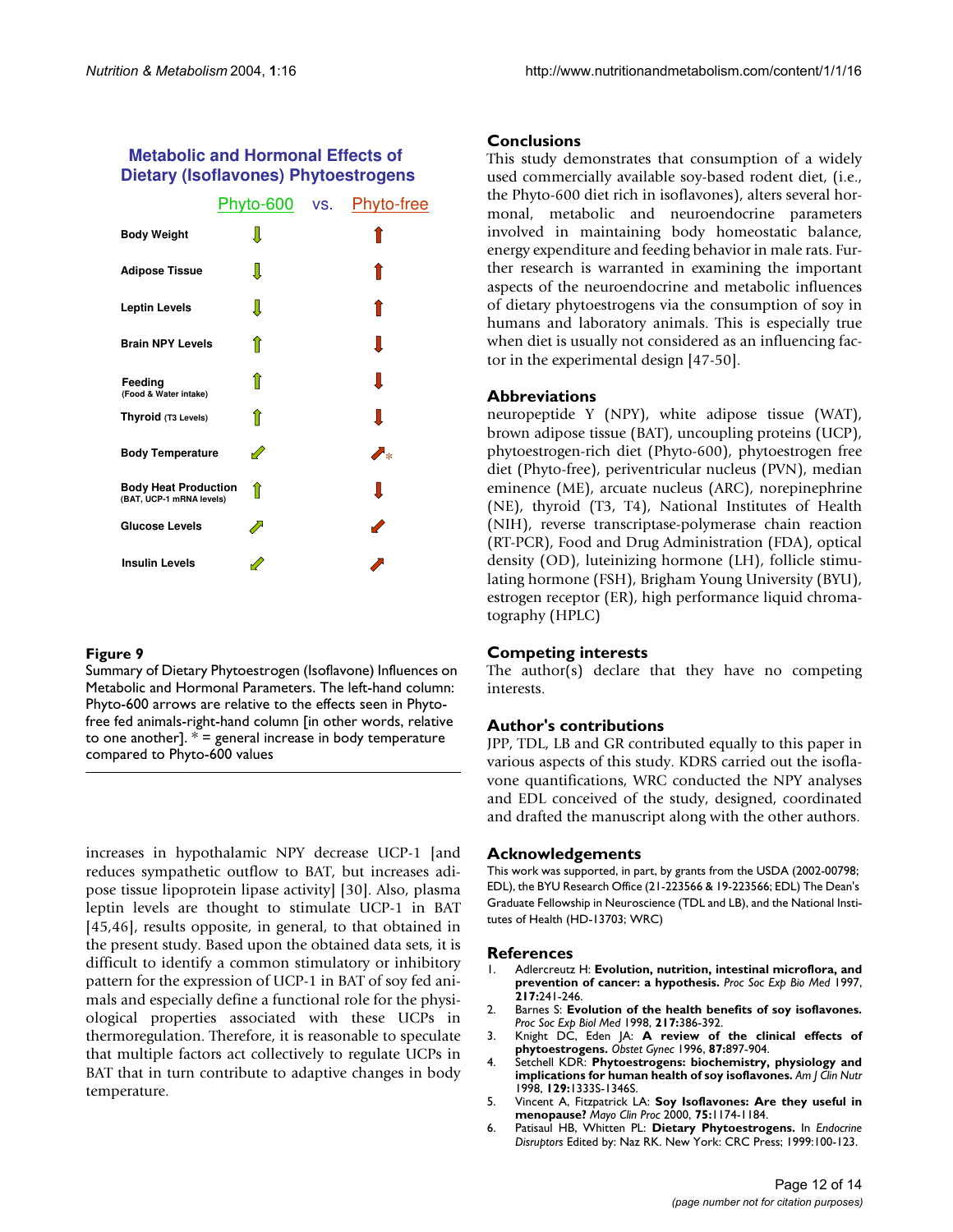- 7. Weber KS, Setchell KDR, Stocco DM, Lephart ED: **Dietary soyphytoestrogens decrease testosterone levels and prostate weight, without altering LH, prostate 5**α**[-reductase or testic](http://www.ncbi.nlm.nih.gov/entrez/query.fcgi?cmd=Retrieve&db=PubMed&dopt=Abstract&list_uids=11524239)[ular StAR levels in adult male Sprague-Dawley rats.](http://www.ncbi.nlm.nih.gov/entrez/query.fcgi?cmd=Retrieve&db=PubMed&dopt=Abstract&list_uids=11524239)** *J Endocrinol* 2001, **170:**591-599.
- 8. Lowry OH, Rosebrough NJ, Farr A, Randall R: **[Protein measure](http://www.ncbi.nlm.nih.gov/entrez/query.fcgi?cmd=Retrieve&db=PubMed&dopt=Abstract&list_uids=14907713)[ment with the Folin phenol reagent.](http://www.ncbi.nlm.nih.gov/entrez/query.fcgi?cmd=Retrieve&db=PubMed&dopt=Abstract&list_uids=14907713)** *J Biol Chem* 1951, **193:**265-275.
- 9. Dube MG, Xu B, Crowley WR, Kalra PS, Kalra SP: **[Evidence that](http://www.ncbi.nlm.nih.gov/entrez/query.fcgi?cmd=Retrieve&db=PubMed&dopt=Abstract&list_uids=8069687) [neuropeptide Y is a physiological signal for normal food](http://www.ncbi.nlm.nih.gov/entrez/query.fcgi?cmd=Retrieve&db=PubMed&dopt=Abstract&list_uids=8069687) [intake.](http://www.ncbi.nlm.nih.gov/entrez/query.fcgi?cmd=Retrieve&db=PubMed&dopt=Abstract&list_uids=8069687)** *Brain Res* 1994:341-344.
- 10. Lindsay R, Dempster DW, Jordan VC, Eds: *Estrogens and Antiestrigens* New York: Lippincott-Raven; 1997.
- 11. Gentry RT, Wade GN: **[Sex differences in sensitivity of food](http://www.ncbi.nlm.nih.gov/entrez/query.fcgi?cmd=Retrieve&db=PubMed&dopt=Abstract&list_uids=965523) [intake, body weight, and running-wheel activity to ovarian](http://www.ncbi.nlm.nih.gov/entrez/query.fcgi?cmd=Retrieve&db=PubMed&dopt=Abstract&list_uids=965523) [steroids in rats.](http://www.ncbi.nlm.nih.gov/entrez/query.fcgi?cmd=Retrieve&db=PubMed&dopt=Abstract&list_uids=965523)** *J Comp Physiol Psychol* 1976, **90:**747-754.
- 12. O'Sullivan AJ, Martin A, Brown MA: **Efficient fat storage in premenopausal women and in early pregnancy: a role for estrogen.** *J Clin Endocrinol Metab* 2001, **86:**4950-4956.
- 13. Cohen PG: **[Aromatase, adiposity, aging and disease. The](http://www.ncbi.nlm.nih.gov/entrez/query.fcgi?cmd=Retrieve&db=PubMed&dopt=Abstract&list_uids=11399122) [hypogonadal-metabolic-atherogenic-disease and aging](http://www.ncbi.nlm.nih.gov/entrez/query.fcgi?cmd=Retrieve&db=PubMed&dopt=Abstract&list_uids=11399122) [connection.](http://www.ncbi.nlm.nih.gov/entrez/query.fcgi?cmd=Retrieve&db=PubMed&dopt=Abstract&list_uids=11399122)** *Med Hypotheses* 2001, **56:**702-708.
- 14. Ohlsson C, Hellberg N, Parini P, Vidal O, Bohlooly M, Rudling M, Lindberg MK, Warner M, Angelin B, Gustaffson JA: **[Obesity and dis](http://www.ncbi.nlm.nih.gov/entrez/query.fcgi?cmd=Retrieve&db=PubMed&dopt=Abstract&list_uids=11095962)[turbed lipoprotein profile in estrogen receptor-alpha](http://www.ncbi.nlm.nih.gov/entrez/query.fcgi?cmd=Retrieve&db=PubMed&dopt=Abstract&list_uids=11095962)[deficient male mice.](http://www.ncbi.nlm.nih.gov/entrez/query.fcgi?cmd=Retrieve&db=PubMed&dopt=Abstract&list_uids=11095962)** *Biochem Biophys Res Comm* 2000, **278:**640-645.
- 15. Jones ME, Thorburn AW, Britt KL, Hewitt KN, Wreford NG, Proietto J, Oz OK, Leury BJ, Robertson KM, Yao S, Simpson ER: **[Aro](http://www.ncbi.nlm.nih.gov/entrez/query.fcgi?cmd=Retrieve&db=PubMed&dopt=Abstract&list_uids=11070087)[matase-deficient \(ArKO\) mice have a phenotype of](http://www.ncbi.nlm.nih.gov/entrez/query.fcgi?cmd=Retrieve&db=PubMed&dopt=Abstract&list_uids=11070087) [increased adiposity.](http://www.ncbi.nlm.nih.gov/entrez/query.fcgi?cmd=Retrieve&db=PubMed&dopt=Abstract&list_uids=11070087)** *Proc Natl Acad Sci USA* 2000, **97:**12735-12740.
- 16. Cooke PS, Heine PA, Taylor JA, Lubahn DB: **The role of estrogen and estrogen receptor-alpha in male adipose tissue.** *Mol Cell Ednocrinol* 2001, **178:**147-154.
- 17. Rissman EF, Wersinger SR, Fugger NH, Foster TC: **[Sex with knock](http://www.ncbi.nlm.nih.gov/entrez/query.fcgi?cmd=Retrieve&db=PubMed&dopt=Abstract&list_uids=10448199)[out models: behavioral studies of estrogen receptor alpha.](http://www.ncbi.nlm.nih.gov/entrez/query.fcgi?cmd=Retrieve&db=PubMed&dopt=Abstract&list_uids=10448199)** *Brain Res* 1999, **835:**80-90.
- 18. Danilovich N, Babu PS, Xing W, Gerdes M, Krishnamurthy H, Sairam MR: **Estrogen deficiency, obesity, and skeletal abnormalities in FSH receptor knockout (FORKO) female mice.** *Endocrinol* 2000, **141:**4295-308.
- 19. Szkudelska K, Nogowski L, Szkudelski T: **[Genistein affects lipo](http://www.ncbi.nlm.nih.gov/entrez/query.fcgi?cmd=Retrieve&db=PubMed&dopt=Abstract&list_uids=11282281)[genesis and liplysis in isolated rat adipocytes.](http://www.ncbi.nlm.nih.gov/entrez/query.fcgi?cmd=Retrieve&db=PubMed&dopt=Abstract&list_uids=11282281)** *J Steroid Biochem Mol Biol* 2000, **75:**265-271.
- 20. Smith RM, Tiesinga JJ, Shah N, Smith JA, Jarret L: **[Genistein inhibits](http://www.ncbi.nlm.nih.gov/entrez/query.fcgi?cmd=Retrieve&db=PubMed&dopt=Abstract&list_uids=8424658) insulin-stimulated transport and decreases immunocyto[chemical labeling of GLUT4 carboxyl-terminus without](http://www.ncbi.nlm.nih.gov/entrez/query.fcgi?cmd=Retrieve&db=PubMed&dopt=Abstract&list_uids=8424658) affecting translocation of GLUT4 in isolated rat adipocytes: [additional evidence of GLUT4 activation by insulin.](http://www.ncbi.nlm.nih.gov/entrez/query.fcgi?cmd=Retrieve&db=PubMed&dopt=Abstract&list_uids=8424658)** *Arch Biochem Biophys* 1993, **300:**238-246.
- 21. Vera JC, Reyes AM, Carcamo JG, Velasquez FV, Rivas CI, Zhang RH, Strobel P, Iribarren R, Scher HI, Slebe JC, Golde DW: **[Genistein is](http://www.ncbi.nlm.nih.gov/entrez/query.fcgi?cmd=Retrieve&db=PubMed&dopt=Abstract&list_uids=8621505) [a natural inhibitor of hexose and dehydroascorbic acid trans](http://www.ncbi.nlm.nih.gov/entrez/query.fcgi?cmd=Retrieve&db=PubMed&dopt=Abstract&list_uids=8621505)[port through the glucose transporter, GLUT1.](http://www.ncbi.nlm.nih.gov/entrez/query.fcgi?cmd=Retrieve&db=PubMed&dopt=Abstract&list_uids=8621505)** *J Biol Chem* 1996, **271:**8719-8724.
- 22. Pratley RE, Ren K, Milner MR, Sell SM: **[Insulin increases leptin](http://www.ncbi.nlm.nih.gov/entrez/query.fcgi?cmd=Retrieve&db=PubMed&dopt=Abstract&list_uids=10833328) [mRNA expression in abdominal subcutaneous adipose tissue](http://www.ncbi.nlm.nih.gov/entrez/query.fcgi?cmd=Retrieve&db=PubMed&dopt=Abstract&list_uids=10833328) [in humans.](http://www.ncbi.nlm.nih.gov/entrez/query.fcgi?cmd=Retrieve&db=PubMed&dopt=Abstract&list_uids=10833328)** *Mol Genet Metab* 2000, **70:**19-26.
- 23. Murata Y, Robertson K, Jones M, Simpson ER: **[Effect of estrogen](http://www.ncbi.nlm.nih.gov/entrez/query.fcgi?cmd=Retrieve&db=PubMed&dopt=Abstract&list_uids=12160996) [deficiency in the male: the ArKO mouse model.](http://www.ncbi.nlm.nih.gov/entrez/query.fcgi?cmd=Retrieve&db=PubMed&dopt=Abstract&list_uids=12160996)** *Mol Cell Endocrinol* 2002, **193:**7-12.
- 24. Geisler JC, Zawalich W, Zawlich K, Lakey JR, Stukenbrok H, Hilici AJ, Soeller WC: **[Estrogen can prevent or reverse obesity and dia](http://www.ncbi.nlm.nih.gov/entrez/query.fcgi?cmd=Retrieve&db=PubMed&dopt=Abstract&list_uids=12086946)[betes in mice expressing human islet amyloid polypeptide.](http://www.ncbi.nlm.nih.gov/entrez/query.fcgi?cmd=Retrieve&db=PubMed&dopt=Abstract&list_uids=12086946)** *Diabetes* 2002, **51:**2158-2169.
- 25. Lund TD, Lephart ED: **[Dietary soy phytoestrogens produce](http://www.ncbi.nlm.nih.gov/entrez/query.fcgi?cmd=Retrieve&db=PubMed&dopt=Abstract&list_uids=11549384) [anxiolytic effects in the elevated plus-maze.](http://www.ncbi.nlm.nih.gov/entrez/query.fcgi?cmd=Retrieve&db=PubMed&dopt=Abstract&list_uids=11549384)** *Brain Res* 2001, **913:**180-184.
- 26. Lund TD, West TW, Tian LY, Bu LH, Simmons DL, Setchell KDR, Adlercreutz H, Lephart ED: **[Visual spatial memory is enhanced](http://www.ncbi.nlm.nih.gov/entrez/query.fcgi?cmd=Retrieve&db=PubMed&dopt=Abstract&list_uids=11801187) [in female rats \(but inhibited in males\) by dietary soy](http://www.ncbi.nlm.nih.gov/entrez/query.fcgi?cmd=Retrieve&db=PubMed&dopt=Abstract&list_uids=11801187) [phytoestrogens.](http://www.ncbi.nlm.nih.gov/entrez/query.fcgi?cmd=Retrieve&db=PubMed&dopt=Abstract&list_uids=11801187)** *BMC Neuroscience* 2001, **2:**20.
- 27. Kalra SP, Dube MG, Pu S, Xu B, Horvath TL, Kalra PS: **Interacting appetite-regulating pathways in the hypothalamic regulation of body weight.** *Endo Rev* 1999, **20:**68-100.
- 28. Sahu A, Sninsky CA, Kalra SP: **[Evidence that hypothalamic neu](http://www.ncbi.nlm.nih.gov/entrez/query.fcgi?cmd=Retrieve&db=PubMed&dopt=Abstract&list_uids=9175903)ropeptide Y gene expression and NPY levels in the paraven[tricular nucleus increase before the onset of hyperphagia in](http://www.ncbi.nlm.nih.gov/entrez/query.fcgi?cmd=Retrieve&db=PubMed&dopt=Abstract&list_uids=9175903) [experimental diabetes.](http://www.ncbi.nlm.nih.gov/entrez/query.fcgi?cmd=Retrieve&db=PubMed&dopt=Abstract&list_uids=9175903)** *Brain Res* 1997, **755:**339-342.
- 29. Ahima RS, Saper CB, Flier JS, Elmquist JK: **[Leptin regulation of](http://www.ncbi.nlm.nih.gov/entrez/query.fcgi?cmd=Retrieve&db=PubMed&dopt=Abstract&list_uids=10882542) [neuroendocrine systems.](http://www.ncbi.nlm.nih.gov/entrez/query.fcgi?cmd=Retrieve&db=PubMed&dopt=Abstract&list_uids=10882542)** *Front Neuroendocrinol* 2000, **21:**263-307.
- 30. Wilson JD, Foster DW, Kronenberg HM, Larsen PR, Eds: **Williams Textbook of Endocrinology.** Philadelphia, PA: W.B. Saunders; 1998.
- 31. Price A, Davies R, Heller SR, Milford-Ward A, Weetman AP: **[Asian](http://www.ncbi.nlm.nih.gov/entrez/query.fcgi?cmd=Retrieve&db=PubMed&dopt=Abstract&list_uids=8772593) [women are at increased risk of gestational thyrotoxicosis.](http://www.ncbi.nlm.nih.gov/entrez/query.fcgi?cmd=Retrieve&db=PubMed&dopt=Abstract&list_uids=8772593)** *J Clin Endocrinol Metab* 1996, **81:**1160-1163.
- 32. Jabbar MA, Larrea J, Shaw RA: **[Abnormal thyroid function tests](http://www.ncbi.nlm.nih.gov/entrez/query.fcgi?cmd=Retrieve&db=PubMed&dopt=Abstract&list_uids=9176836) [in infants with congenital hypothyroidism: the influence of](http://www.ncbi.nlm.nih.gov/entrez/query.fcgi?cmd=Retrieve&db=PubMed&dopt=Abstract&list_uids=9176836) [soy-based formula.](http://www.ncbi.nlm.nih.gov/entrez/query.fcgi?cmd=Retrieve&db=PubMed&dopt=Abstract&list_uids=9176836)** *J Am Coll Nutr* 1997, **16:**280-282.
- 33. Watababe S, Terashima K, Sato Y, Arai S, Eboshida A: **[Effects of iso](http://www.ncbi.nlm.nih.gov/entrez/query.fcgi?cmd=Retrieve&db=PubMed&dopt=Abstract&list_uids=11216491)[flavone supplement on healthy women.](http://www.ncbi.nlm.nih.gov/entrez/query.fcgi?cmd=Retrieve&db=PubMed&dopt=Abstract&list_uids=11216491)** *Biofactors* 2000, **12:**233-241.
- 34. Schneider DL, Barrett-Connor EL, Morton DJ: **[Thyroid hormone](http://www.ncbi.nlm.nih.gov/entrez/query.fcgi?cmd=Retrieve&db=PubMed&dopt=Abstract&list_uids=7848399) [use and bone mineral density in elderly women. Effects of](http://www.ncbi.nlm.nih.gov/entrez/query.fcgi?cmd=Retrieve&db=PubMed&dopt=Abstract&list_uids=7848399) [Estrogen.](http://www.ncbi.nlm.nih.gov/entrez/query.fcgi?cmd=Retrieve&db=PubMed&dopt=Abstract&list_uids=7848399)** *JAMA* 1994, **271:**1245-1249.
- 35. Silva NL, Boulant JA: **[Effects of testosterone, estradiol, and](http://www.ncbi.nlm.nih.gov/entrez/query.fcgi?cmd=Retrieve&db=PubMed&dopt=Abstract&list_uids=3963231) [temperature on neurons in preoptic tissue slices.](http://www.ncbi.nlm.nih.gov/entrez/query.fcgi?cmd=Retrieve&db=PubMed&dopt=Abstract&list_uids=3963231)** *Am J Physiol* 1986, **250:**R625-R632.
- 36. Brooks EM, Morgan AL, Pierzga JM, Wladkowski SL, O'Gorman JT, Derr JA, Kenney WL: **[Chronic hormone replacement therapy](http://www.ncbi.nlm.nih.gov/entrez/query.fcgi?cmd=Retrieve&db=PubMed&dopt=Abstract&list_uids=9262443) [alters thermoregulatory and vasomotor function in post](http://www.ncbi.nlm.nih.gov/entrez/query.fcgi?cmd=Retrieve&db=PubMed&dopt=Abstract&list_uids=9262443)[menopausal women.](http://www.ncbi.nlm.nih.gov/entrez/query.fcgi?cmd=Retrieve&db=PubMed&dopt=Abstract&list_uids=9262443)** *J Appl Physiol* 1997, **83:**477-484.
- 37. Stephenson LA, Kolka MA: **[Esophageal temperature threshold](http://www.ncbi.nlm.nih.gov/entrez/query.fcgi?cmd=Retrieve&db=PubMed&dopt=Abstract&list_uids=9887109) [for sweating decreases before ovulation in premenopausal](http://www.ncbi.nlm.nih.gov/entrez/query.fcgi?cmd=Retrieve&db=PubMed&dopt=Abstract&list_uids=9887109) [women.](http://www.ncbi.nlm.nih.gov/entrez/query.fcgi?cmd=Retrieve&db=PubMed&dopt=Abstract&list_uids=9887109)** *J Appl Physiol* 1999, **86:**22-28.
- 38. Pan Y, Anthony MS, Binns M, Clarkson TB: **[A comparison of oral](http://www.ncbi.nlm.nih.gov/entrez/query.fcgi?cmd=Retrieve&db=PubMed&dopt=Abstract&list_uids=11355038) [micronized estradiol with soy phytoestrogen effects on tail](http://www.ncbi.nlm.nih.gov/entrez/query.fcgi?cmd=Retrieve&db=PubMed&dopt=Abstract&list_uids=11355038) [skin temperatures of ovariectomized rats.](http://www.ncbi.nlm.nih.gov/entrez/query.fcgi?cmd=Retrieve&db=PubMed&dopt=Abstract&list_uids=11355038)** *Menopause* 2001, **8:**171-174.
- 39. Scambia G, Mango D, Signorile PG, Anselmi-Angeli RA, Palena C, Gallo D, Bombardelli E, Morazzoni P, Riva A, Mancuso S: **[Clinical](http://www.ncbi.nlm.nih.gov/entrez/query.fcgi?cmd=Retrieve&db=PubMed&dopt=Abstract&list_uids=10746892) [effects of a standardized soy extract in postmenopausal](http://www.ncbi.nlm.nih.gov/entrez/query.fcgi?cmd=Retrieve&db=PubMed&dopt=Abstract&list_uids=10746892) [women: a pilot study.](http://www.ncbi.nlm.nih.gov/entrez/query.fcgi?cmd=Retrieve&db=PubMed&dopt=Abstract&list_uids=10746892)** *Menopause* 2000, **7:**105-111.
- 40. Horvath TL, Warden CH, Hajos M, Lombardi A, Goglia F, Diano S: **[Brain uncoupling protein 2: uncoupled neuronal mitochon](http://www.ncbi.nlm.nih.gov/entrez/query.fcgi?cmd=Retrieve&db=PubMed&dopt=Abstract&list_uids=10575039)[dria predict thermal synapses in homeostatic centers.](http://www.ncbi.nlm.nih.gov/entrez/query.fcgi?cmd=Retrieve&db=PubMed&dopt=Abstract&list_uids=10575039)** *J Neurosci* 1999, **19:**10417-10427.
- 41. Argyropoulos G, Harper ME: **[Uncoupling proteins and](http://www.ncbi.nlm.nih.gov/entrez/query.fcgi?cmd=Retrieve&db=PubMed&dopt=Abstract&list_uids=11960973) [thermoregulation.](http://www.ncbi.nlm.nih.gov/entrez/query.fcgi?cmd=Retrieve&db=PubMed&dopt=Abstract&list_uids=11960973)** *J Appl Physiol* 2002, **92:**2187-2198.
- 42. Branco M, Ribeiro M, Negrao N, Bianco AC: **[3,5,3'-Triiodothyro](http://www.ncbi.nlm.nih.gov/entrez/query.fcgi?cmd=Retrieve&db=PubMed&dopt=Abstract&list_uids=9886965)[nine actively stimulates UCP in brown fat under minimal](http://www.ncbi.nlm.nih.gov/entrez/query.fcgi?cmd=Retrieve&db=PubMed&dopt=Abstract&list_uids=9886965) [sympathetic activity.](http://www.ncbi.nlm.nih.gov/entrez/query.fcgi?cmd=Retrieve&db=PubMed&dopt=Abstract&list_uids=9886965)** *Am J Physiol* 1999, **276:**E179-E187.
- 43. Pedersen SB, Bruun JM, Kristensen K, Richelsen B: **[Regulation of](http://www.ncbi.nlm.nih.gov/entrez/query.fcgi?cmd=Retrieve&db=PubMed&dopt=Abstract&list_uids=11594772) UCP1, UCP2, and UCP3 mRNA expression in brown adi[pose tissue, white adipose tissue, and skeletal muscle in rats](http://www.ncbi.nlm.nih.gov/entrez/query.fcgi?cmd=Retrieve&db=PubMed&dopt=Abstract&list_uids=11594772) [by estrogen.](http://www.ncbi.nlm.nih.gov/entrez/query.fcgi?cmd=Retrieve&db=PubMed&dopt=Abstract&list_uids=11594772)** *Biochem Biophys Res Comm* 2001, **288:**191-197.
- 44. Hernandez A, Obregon MJ: **[Triiodothyronine amplifies the](http://www.ncbi.nlm.nih.gov/entrez/query.fcgi?cmd=Retrieve&db=PubMed&dopt=Abstract&list_uids=10780931) [adrenergic stimulation of uncoupling protein expression in](http://www.ncbi.nlm.nih.gov/entrez/query.fcgi?cmd=Retrieve&db=PubMed&dopt=Abstract&list_uids=10780931) [rat brown adipocytes.](http://www.ncbi.nlm.nih.gov/entrez/query.fcgi?cmd=Retrieve&db=PubMed&dopt=Abstract&list_uids=10780931)** *Am J Physiol Endocrinol Metab* 2000, **278:**E769-E777.
- 45. Kotz CM, Wang CF, Briggs JE, Levine AS, Billington CJ: **[Effect of](http://www.ncbi.nlm.nih.gov/entrez/query.fcgi?cmd=Retrieve&db=PubMed&dopt=Abstract&list_uids=10666152) [NPY in the hypothalamic paraventricular nucleus on uncou](http://www.ncbi.nlm.nih.gov/entrez/query.fcgi?cmd=Retrieve&db=PubMed&dopt=Abstract&list_uids=10666152)[pling proteins 1, 2, and 3 in the rat.](http://www.ncbi.nlm.nih.gov/entrez/query.fcgi?cmd=Retrieve&db=PubMed&dopt=Abstract&list_uids=10666152)** *Am J Physiol Regul Integr Comp Physiol* 2000, **278:**R494-R498.
- 46. Commins SP, Watson PM, Padgett MA, Dudley A, Argyropoulos G, Gettys TW: **Induction of uncoupling protein expression in brown and white adipose tissue by leptin.** *Endocrinol* 1999, **140:**292-300.
- 47. Thigpen JE, Setchell KDR, Ahlmark KB, Locklear J, Spahr T, Caviness GF, Goelz MF, Haseman JK, Newbold RR, Forsythe DB: **Phytoestrogen content of purified, open and closed-formula laboratory diets.** *Lab Animal Sci* 1999, **49:**530-536.
- 48. Thigpen JE, Setchell KDR, Saunders HE, Haseman JK, Grant MG, Forsythe DB: **Selecting the appropriate rodent diet for endocrine disruptor research and testing studies.** *Inst Lab Animal Res J* 2004, **45:**401-416.
- Brown NM, Setchell KDR: [Animal models impacted by phy](http://www.ncbi.nlm.nih.gov/entrez/query.fcgi?cmd=Retrieve&db=PubMed&dopt=Abstract&list_uids=11351045)**[toestroens in commercial chow: implications for pathways](http://www.ncbi.nlm.nih.gov/entrez/query.fcgi?cmd=Retrieve&db=PubMed&dopt=Abstract&list_uids=11351045) [influenced by hormones.](http://www.ncbi.nlm.nih.gov/entrez/query.fcgi?cmd=Retrieve&db=PubMed&dopt=Abstract&list_uids=11351045)** *Lab Invest* 2001, **81:**735-747.